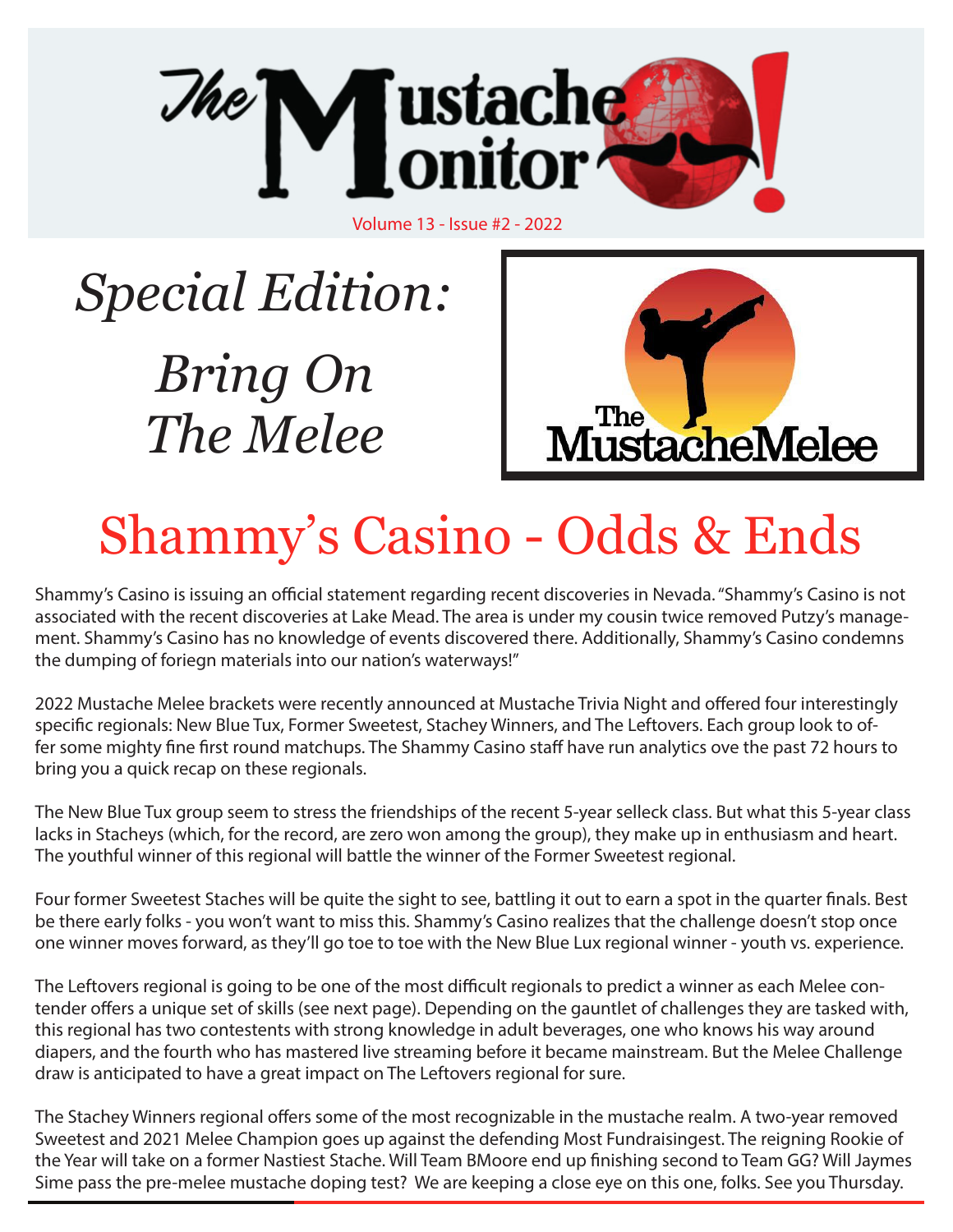### Knowin' Who's Growin' Melee-in'

#### Shahab Abdessalam Odds: 12-1

Height: 1.75 meters Weight: 69 kilograms (nice) Stache Skill: World renown knitter



#### Alex Moore Odds: 10-1

Height: 7 milk crates Weight: 30 gallons of milk Stache Skill: Milking any animal



#### Brian Moore Odds: 5-1

Height: About 14 beer cans Weight: 200 Busch Lights Stache Skill Hypnotism:



#### Nick Phillips Odds: 6-1

Height: 0-40,000 ft Weight: 1/10th a pallet of bourbon Stache Skill: Getting high on the government's dime



#### David Ross Odds: 75-1

Height: 5.9584672837495113 ft Weight: 28 lbs on the moon Stache Skill: Dope beat maker



Tom Ziegler Odds: 5-1

Height: 14.5 Happy Meal boxes Weight: 720 royales with cheese Stache Skill: Reverse alphabetizing



John Lehotyak Odds: 8-1

Height: Above average Weight: See above Stache Skill: Guessing weights at carnivals



Cory Lesley Odds: 8-1

Height: 5 foot nothin' Weight: 100 and change Stache Skill: Hammering forks flat



#### Bruce Anderson Odds: 9-1

Height: As tall as you'd suspect-Weight: Surprisingly dense Stache Skill: Slight of hand and other fancy parlor tricks



Eric Depue Odds: 15-1

Height: 1 Interior door frame Weight: About 2 of his students Stache Skill: Once won a trophy for making everyone at a party cry



Kyle Kalinosky Odds: 100-1

Height: 6 footsky Weight: 200 poundskies Stache Skill: Skiing



Height: About the same as a bear Weight: Possibly more than a bear Stache Skill: Stealing pic-a-nic baskets



### Tom Rosencrans Odds: 10-1

Height: 34 inch inseam Weight: 0.9 average stepdads Stache Skill: Getting a real nice donor number



Jaymes Sime Odds: 15-1

Height: About yay high Weight:Less than everyone else Stache Skill: Convincing people he has a stache



Greg Graham Odds: 3-1

Height: 0-1500 ft Weight: Husky jeans Stache Skill: Whittling iron



Warren Whitted Odds: 8-1



Jeff Hardy Odds: 10-1

Height: Ginger Weight: Gingerly Stache Skill: Brewing ginger beer